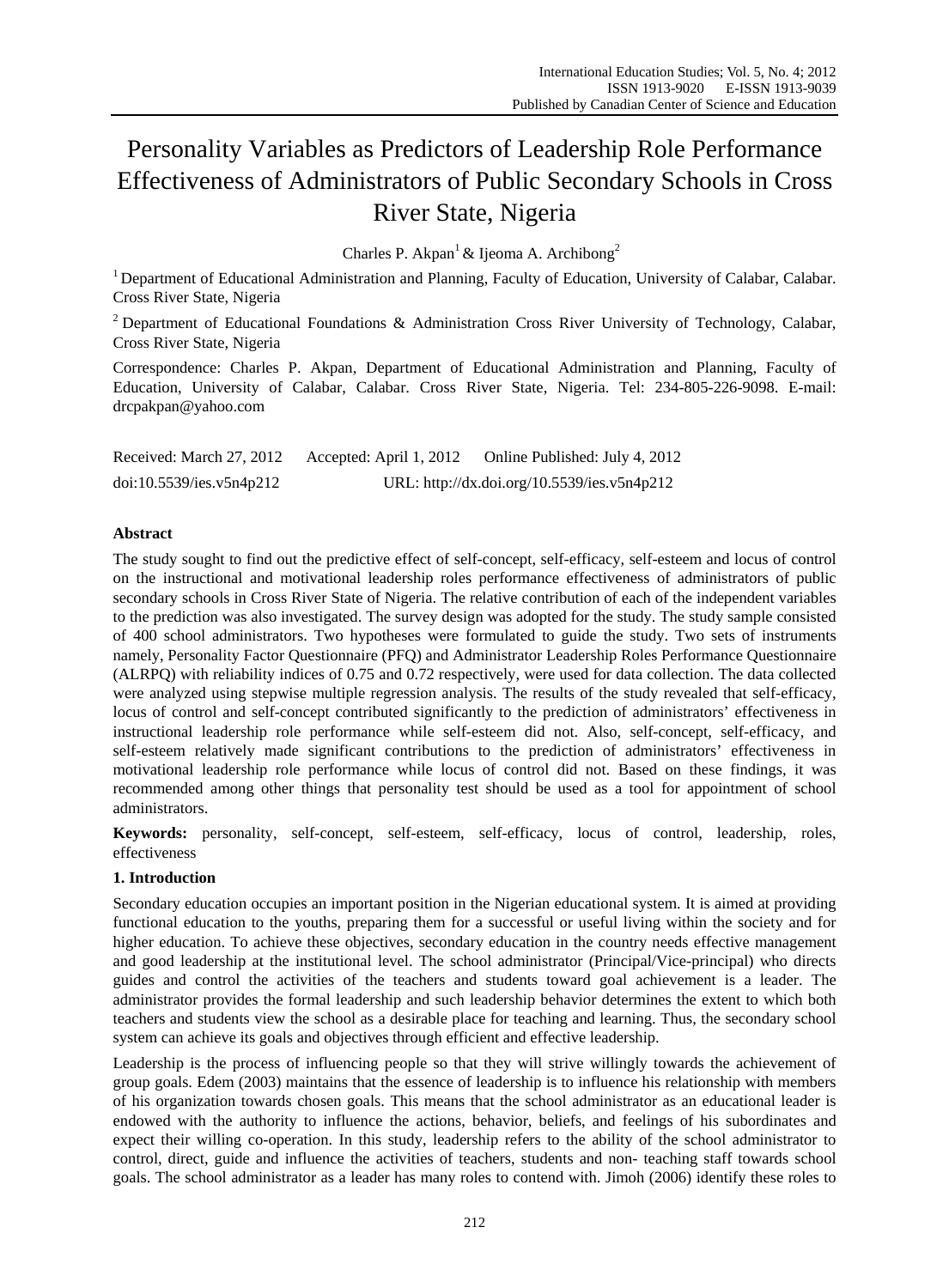include curriculum/instruction, school-community relations, conflict, school financial and physical facilities management, maintenance of school discipline and motivation of staff/students among others. While Oyedeji and Fasasi (2006) identify these roles as involving supervision of school activities, maintenance of school discipline, decision making and budgeting. However in this study, the leadership roles of school administrators selected for study are instructional and motivational roles.

The school administrator as an instructional leader is responsible for issues concerning the implementation of the school curriculum (Babayemi, 2006). He has to see to the smooth operation of the school to ensure effective teaching and learning, He has to provide sound instructional leadership through classroom visitation and observation, communicating information clearly to staff and being actively involved in planning and evaluating the instructional programme. He should have the competence to provide a good instructional time table for the school and to ensure that the subjects are assigned to qualified staff. Busari (2005) states that in the process of performing these roles, he helps teachers in their predicaments, share ideas from seminars and conferences which assist them to achieve meaningful teaching and something new. Effective instructional supervision helps to bring about changes in the routine ways of teaching. Babayemi (2006) views this role as involving the aspect of school administration which is concerned with improvement of instructional effectiveness. According to Ogunu (2000), the instructional roles of the educational leader involves stimulating, encouraging, supporting and facilitating all activities designed to improve teaching and learning in the school.

Motivation of staff and students is an important function of a school administrator. As a leader, he should have the ability to discharge his leadership roles with and through people to achieve the school goals. He has a role to play in developing his subordinates to identify with the school and its goals. He should have the ability and competence to motivate and stimulate teachers and other members of staff not only to participate in school activities but also to commit themselves to the life of the school (Edobor, 2006). Thus, the greater the inducement pattern created by the school leader, the more committed staff will be to the school. (Hoy & Forsyth, 1986). The school leader should be able to create a conducive and congenial school environment that would enhance teachers' job involvement and high productivity.

The ability of the school administrator to perform his leadership role effectively could be influenced by the way he perceives himself. Brown and Dutton (1995) report that personality variables are important determinants of the ability of a leader to successfully perform a task. Personality is the total pattern of behavior, unique to each individual and manifests in that person's values, beliefs, attitude, expressions and actions. (Gleitman, Fridlund & Reisberg, 2004). Personality is a reciprocal relationship between the ways a person views himself, his experiences and his actual social and interpersonal experiences. The important fact here is how the person sees himself and evaluates his worth at a particular time could influence the person's attitude towards work. The school administrator's knowledge of self, who he is, who he wants to be, how he wishes to be perceived, how he perceives himself and his beliefs could affect his leadership role performance. The drive behind this study, therefore, is to find out the extent to which self-concept, self-esteem, self-efficacy and locus of control as personality characteristics can predict leadership role performance effectiveness of secondary school administrators in Cross River State, Nigeria.

#### **2. Literature Review**

Although research into the effect of self-concept, self-esteem, self-efficacy and locus of control on school administrators' leadership role performance has not received much attention in Cross River State of Nigeria, effort is made to review related literature.

Self-concept is a complex and dynamic system of belief which an individual holds true about himself, each with a corresponding value. Bauneister (1997) refers to self-concept as the totality of influences that a person has made about himself. Thus, self-concept is an organized cognitive structure derived from experiences of one's self. Judge, Erez and Bono (1998) in their study argue that the principal reason self-concept is linked to job performance is because employees with positive self-concept are more motivated to perform their jobs better than those with negative self-concept and positive self-concept may be an ability factor. They also discover in their study that self-concept is an important personality factor in the prediction of job performance. This finding is supported by the work of Ozurumba and Ebuara (2002) who discover that self-concept and motivation for achievement significantly correlated. The study also reveals a significant interaction among academic self-concept, social self-concept and motivation for achievement. The researchers conclude that the higher the academic and social self-concepts, the higher the motivation for achievement. In an earlier study Judge, Thoresen and Pucik (1996) discover that managers with positive self-concept have the ability to cope more effectively with changes induced by organizational transformation. The researchers maintain that because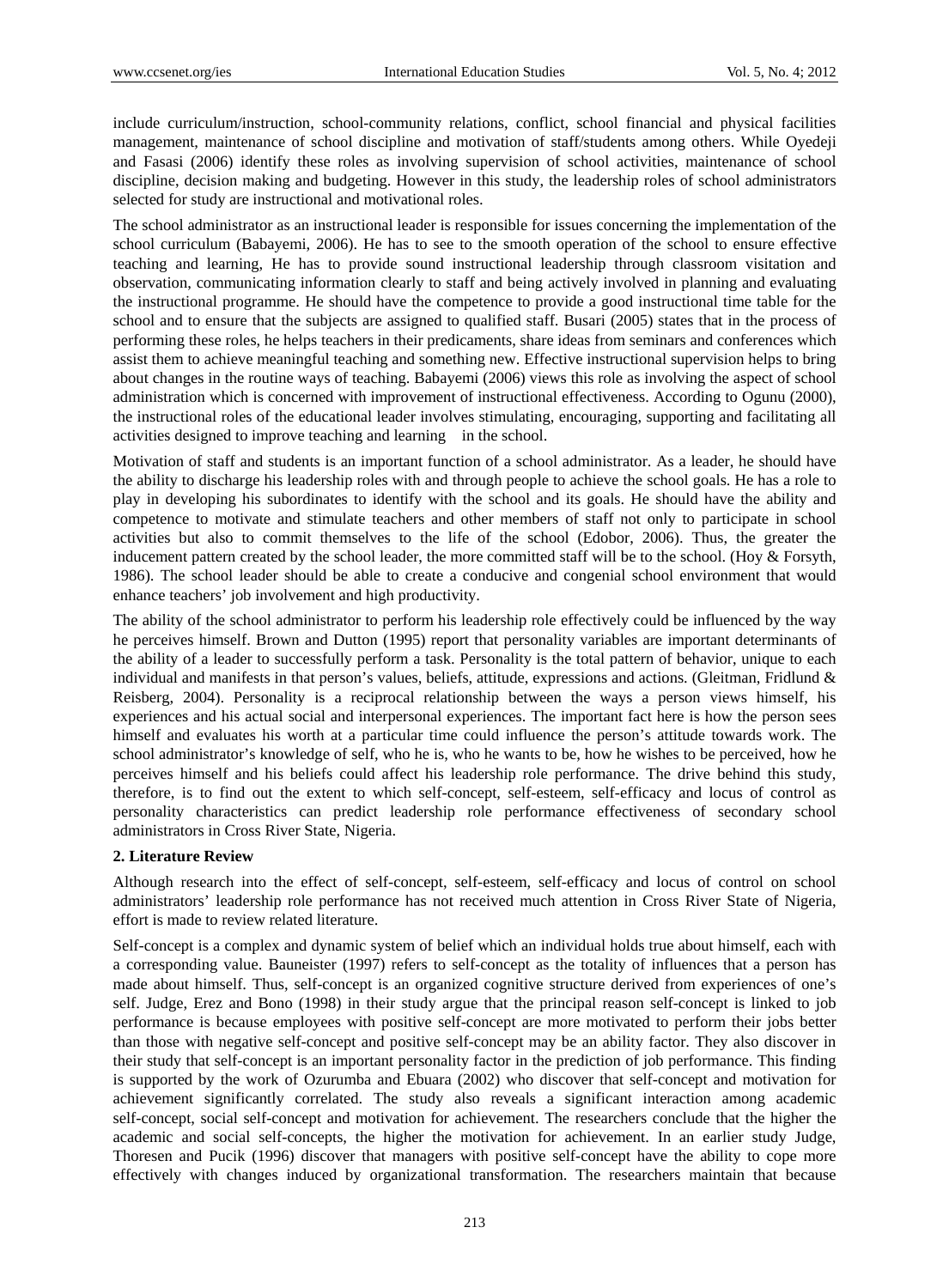organizations are changing at an unprecedented rate, personality traits that enable managers to cope more effectively with change allow them to perform better. Hunter and Schmidt (1990) in their study also discover that managers with higher self-concept perform significantly better in their managerial roles than those with low self-concept. They conclude that positive self-concept acts as an ability factor that motivates the managers to perform better.

Harter (1990) views self-esteem as the overall value that one places on oneself as a person. According to Costa and McCrae (1994), it refers to a person's self-acceptance, self-liking and self-respect. Locke, McClear and Knight (1996) discover in their study that leaders with high levels of self-esteem have consistent, stable and lucid views of themselves. Whereas those with low self-esteem have unclear, incomplete or contradictory self-views. They find out that leaders with high self-esteem are more effective in setting organizational goals and in motivating subordinates than leaders with low self-esteem. They attribute this to the fact that leaders with high self-esteem have a clear focus of organizational goals and how to accomplish them. Brown and Dutton (1995) report that leaders with low self-esteem over generalize the negative implication of failure. As a result, the performance of low self-esteem leaders decreases after a failure experience, while the same experience does not change the performance of high self-esteem leaders. Similarly, Korman (1970) discovers in his study that individuals with high self-esteem are more motivated to perform better than those with low self-esteem because successful performance allows them to maintain their self-image. The implication of this finding is that if a school leader's self-esteem requires effective performance on a job, he will be motivated to exert effective performance so as to achieve consistent cognition.

Self-efficacy refers to a person's belief that he is capable to successfully perform a task (Adeyemo & Torubeli, 2006). This belief influences the level of involvement of a school leader and the amount of stress and anxiety he experiences as he engages in a task and the extent of accomplishment realized. The higher a person's self-efficacy, the more confidence he has in his ability to succeed in a task (Alarape & Afolabi, 2001). Hysong and Quinones (1997) in their study of general measure of self-efficacy discover that self-efficacy shows moderate non-zero correlation with job performance, while Bandura (1997) and Gist and Mitchel (1992) report in their studies that self-efficacy is related to task effort and performance. Sanna (1992) shows that high self-efficacy leaders perform better in the presence of social facilitation (performing in the presence of others), whereas low self-efficacy leaders perform worse in these conditions. This finding suggests that school leaders with high self-efficacy will be more effective in discharging their duties in team contexts. Thus, persons with high self-efficacy have greater ability to change situations and perform better than those with low self-efficacy. To corroborate this fact, Schunk (1984) and Pajares (2003) in their various researches affirm that self-efficacy beliefs influence the choice leaders make and the course of action they pursue in order to accomplish a task. High self-efficacy helps create feelings of serenity in approaching difficult tasks and activities (Adeyemo & Torubeli, 2006). Pajares (2003) reports in his study that people with low self-efficacy believe that things are tougher than they really are, a belief that fosters depression, stress and narrow vision of how best to handle challenging tasks and solve a problem.

Locus of control as a personality construct represents an individual perceived degree of control in life. It is concerned with a person's confidence in being able to control outcomes. Individuals with internal locus of control attribute success to their own effort and ability, whereas those with external locus of control believe that their success or life is controlled by luck, fate, chance or powerful others (Morshirnia, 2008). Since improvement is possible due to practice and personal determination, school leaders with internal locus of control will be motivated to master new skills and work towards school goal-achievement. Erez (1997) in his study states that this group of people actively seeks information and is more likely to have good performance and a positive attitude towards work. On the other hand, a school administrator with external locus of control is more likely to experience anxiety when confronted with failure or novel leadership task. Since he attributes success to luck or fate, he will not put in the needed effort to perform because he believes extra effort will not produce the desired outcomes. Spector (1992) reports a significant positive relationship between internal locus of control and job performance. However, Tett, Jackson and Rothstein (1991) find the correlation between locus of control and job performance to be relatively weak. In another study, Poon, Ainuddin and Junit (2006) discover that internal locus of control is positively related to job performance of workers. Philips and Gully (1997) in their study report that leaders with internal locus of control are more effective in role performance than those with external locus of control. This finding attests to the fact that locus of control influences one's perception of the stability of events. In other words, those who believe that they can influence circumstances (internals) are more likely to believe that their level of effort will lead to more effective job performance than those who believe they have little or no control over circumstances in their life.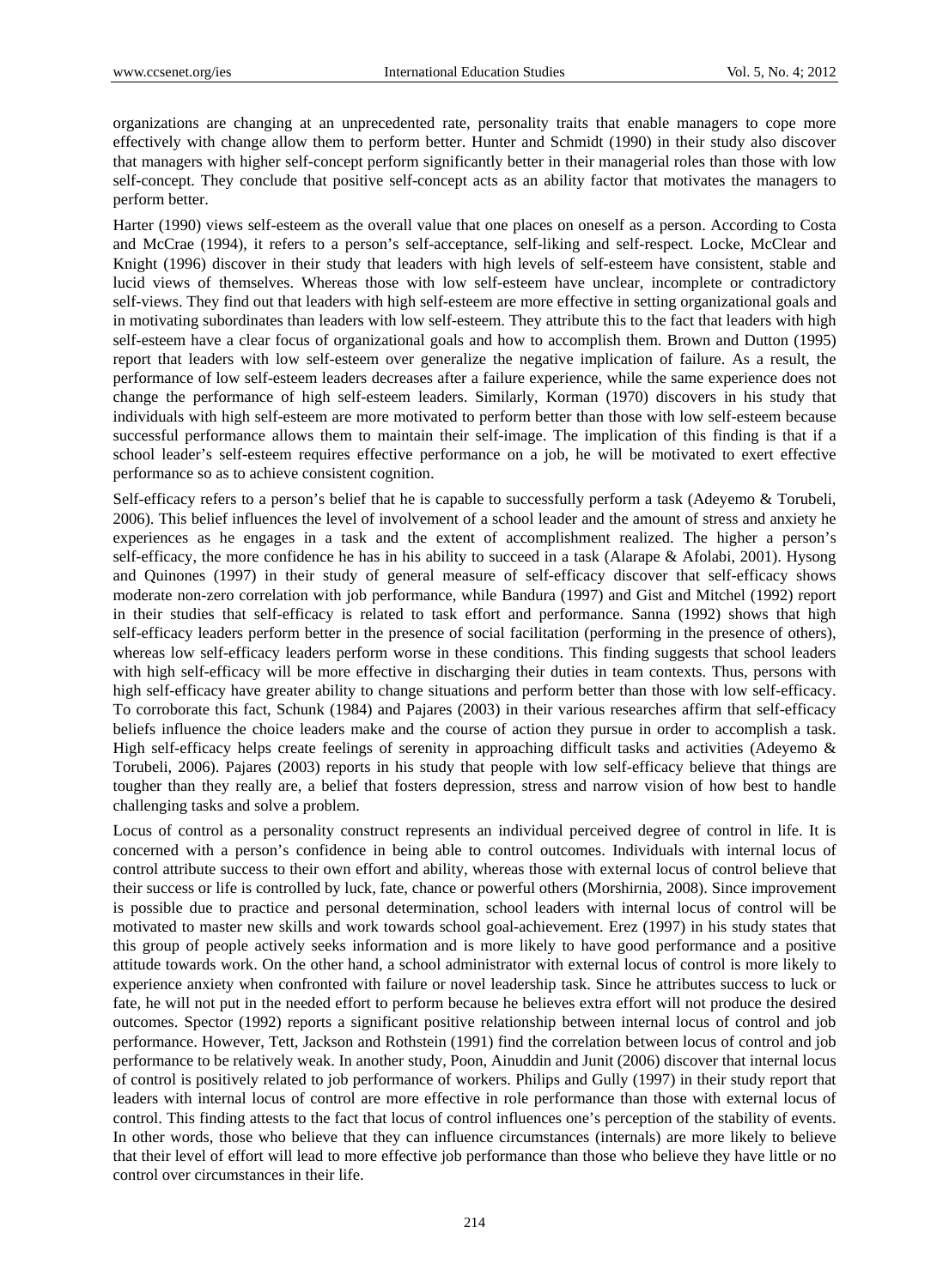The literature so far reviewed revealed that personality factors are important predictors of job performance among managers and workers. However, it is our opinion that positive self-evaluation is an ability factor that can stimulate school leaders to be effective in their leadership role performance.

## **3. Statement of the Problem**

The administration of secondary schools in Nigeria has become increasingly more complex than before as a result of increase in students enrolment, advent of new technology and the expanded curriculum. This has evoked public concern about the effectiveness of school administrators in carrying out their leadership roles. This rising concern has put great pressure on school administrators as educational leaders to ensure school effectiveness. Administrators of secondary schools have leadership roles to perform in order to create and facilitate effective teaching and learning environment for high productivity. Unfortunately some of them perform these roles haphazardly. In some schools, instructional and supervisory roles are not effectively carried out, while in others, there is high level of indiscipline among staff and students and teachers are not adequately motivated to be committed to their professional duty. As a result, there is low morale and ineffective teaching and learning. This has been blamed in part on situational variables, while others blamed it on school administrators' self-perception of their ability to perform. Judge, Erez and Bono (1998) maintain that self-evaluation is a crucial personality trait that influences job performance. Therefore, given the primary importance placed upon school administrators as educational leaders, it is pertinent to investigate the predictive effect of personality factors (self-concept, self-esteem, self-efficacy and locus of control) on their leadership role performance effectiveness.

#### **4. Purpose of the Study**

The study aimed at:

- i. Investigating the predictive effect of personality factors (Self-concept, self-esteem, self-efficacy and locus of control) on instructional and motivational leadership role performance effectiveness of secondary school administrators
- ii. Finding out the relative contributions of the independent variables to the prediction of the performance effectiveness of each of the leadership roles.

#### **5. Hypotheses**

To achieve the stated aims, the following hypotheses guided the study:

- i. Personality variables (Self-concept, self-esteem, self-efficacy and locus of control) are not significant predictors of instructional leadership role performance effectiveness of secondary school administrators.
- ii. Personality variables (Self-concept, self-esteem, self-efficacy and locus of control) are not significant predictors of motivational leadership role performance effectiveness of secondary school administrators.

#### **6. Research Method**

#### *6.1 Research Design*

The design adopted for this study was the survey design which deals with interpretation of facts without manipulating any variable. It was deemed appropriate for the present study because it makes comparisons and evaluation of existing conditions as well as collection of factual information possible.

#### *6.2 Population of the Study*

The population of the study consisted of 696 secondary school administrators (232 principals and 464 Vice principals) from 232 public secondary schools in Cross River State of Nigeria, made up of 410 male and 286 female administrators.

#### *6.3 Sampling Technique and Sample*

The simple random sampling technique was adopted for this study. Using this method, 402 school administrators (225 males and 177 females) were randomly selected from a population of 696 administrators. Four teachers were randomly selected from each school to access the leadership role performance of each administrator. It was assumed that teachers would give a more valid assessment of the leadership role performance effectiveness of school administrators than the administrators themselves.

#### *6.4 Research Instrument*

Two research instruments designed by the researchers were used for data collection. The first instrument was titled Personality Factor Questionnaire (PFQ) for school administrators, It consisted of section A and B. Section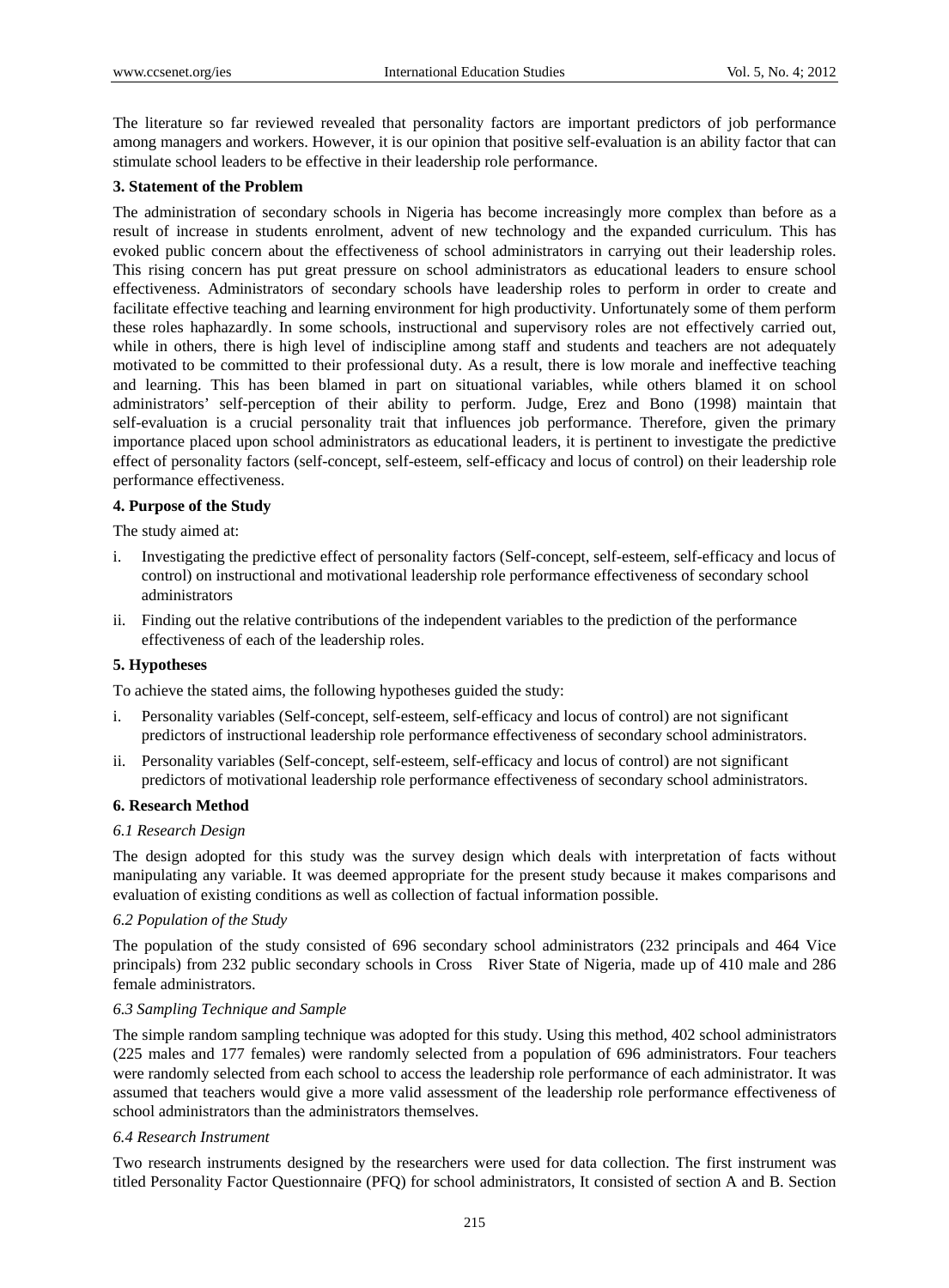A sought personal data such as gender, age, years of administrative experience, qualification and rank/status of respondents. Section B was a four-point Likert type scale consisting of 24 items to measure the personality factors namely, self-concept, self-esteem, self-efficacy and locus of control. Each of these variables was measured using 6 items. Each item had four options ranging from Strongly Agree (SA), Agree (A) Disagree (D) and Strongly Disagree (SD).

The second instrument was the Administrators' Leadership Role Performance Questionnaire (ALRPQ) for teachers to assess the school administrators in their leadership role performance. This instrument was also a 4 point Likert type scale designed to measure instructional and motivational leadership roles performance of the school administrator. Each of these variables was measured using 8 items. Each item also had four options of Strongly Agree, Agree, Disagree and Strongly Disagree. The two instruments were pilot tested using 40 school administrators who were not part of the study sample. The Cronbach alpha reliability method was used to ascertain the reliability of the two instruments. The reliability indices obtained were 0.75 for PFQ and 0.72 for ALRPQ. These values were high enough for the instruments to be considered reliable .The instruments were administered to the respondents in their various schools by the researchers with the help of two research assistants. The two instruments were administered simultaneously and were filled and returned on the spot. Out of the 402 copies of the instruments administered, 400 were correctly filled and returned. This gave a return rate of 99.5%. Data collection took about two weeks. All positively worded items were scored 4 points for strongly agree, 3 points for agree, 2 points for disagree and I point for strongly disagree. The scoring technique was reverse for all negatively worded items. Data collected were analyzed using stepwise multiple regression statistical technique to find out the predictive effect of self-concept, self-esteem, self-efficacy and locus of control on instructional and motivational leadership role performance effectiveness of secondary school administrators.

#### **7. Results**

Hypothesis one states that personality variables (self-concept, self-esteem, self-efficacy and locus of control) are not significant predictors of instructional leadership role performance effectiveness of secondary school administrators.

The results of data analysis for this hypothesis are presented in tables 1 and 2.

| <b>Total</b>                      |     | 83906.33 | 399 |         |          |  |
|-----------------------------------|-----|----------|-----|---------|----------|--|
| Residual                          |     | 73410.78 | 395 | 185.85  |          |  |
|                                   |     |          |     |         | $14.12*$ |  |
| Regression                        |     | 10495.55 | 4   | 2623.89 |          |  |
| <b>Variance</b>                   |     | $S_{S}$  | df  | Ms      | F        |  |
| Source of                         |     |          |     |         |          |  |
| <b>Standard Error of Estimate</b> | $=$ | 17.202   |     |         |          |  |
| Multiple R Square                 | $=$ | 0.228    |     |         |          |  |
| Multiple R                        | $=$ | 0.477    |     |         |          |  |
|                                   |     |          |     |         |          |  |

Table 1. Multiple Regression Analysis of Personality Variables as Predictors of Instructional Leadership Role Performance Effectiveness.

 $*p < .05$ ; df = 4 & 395; critical – F = 2.39

Table 1 shows a coefficient of multiple regression of 0.477 and multiple R square  $(R^2)$  of .228. This indicates that the independent variables contributed 22.80% of the variables in instructional leadership role performance effectiveness. The result of analysis of variance gave an F-value of 14.12. This was found to be greater than the critical F-value of 2.39 at .05 alpha level with 4 and 395 degrees of freedom. Thus, the calculated F-value was statistically significant.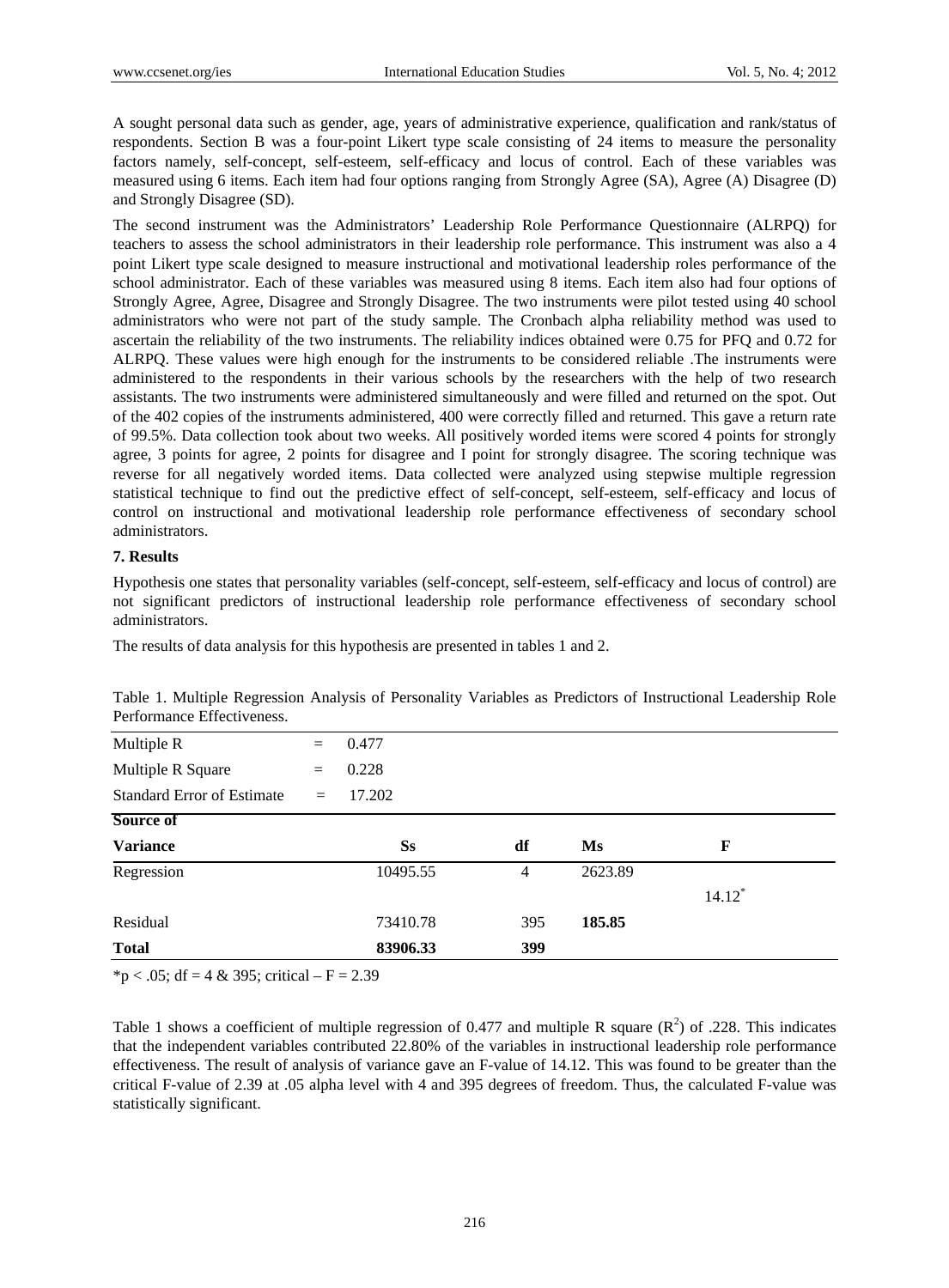| <b>Personality</b><br><b>Variables</b>    | <b>Regression</b><br><b>Coefficient</b> | <b>Standard</b><br>Error | <b>Standardized</b><br>Coefficient | <b>T-ratios</b> | Sig. P    |
|-------------------------------------------|-----------------------------------------|--------------------------|------------------------------------|-----------------|-----------|
| $\mathbf{B}$                              | <b>Beta</b>                             |                          |                                    |                 |           |
| Self-concept                              | 0.270                                   | 0.068                    | 0.240                              | $3.971*$        | ${<}0.05$ |
| Self-esteem                               | $-2.49E-02$                             | 0.164                    | $-0.009$                           | $-0.152$        | 0.41      |
| Self-efficacy                             | 0.384                                   | 0.069                    | 0.287                              | 5.580*          | < 0.05    |
| Locus of control                          | 0.305                                   | 0.059                    | 0.307                              | $5.169*$        | < 0.5     |
| Constant                                  | 10.412                                  |                          |                                    |                 |           |
| $\frac{1}{2}$ $\frac{1}{2}$ $\frac{1}{2}$ |                                         |                          |                                    |                 |           |

Table 2. Relative Contribution of Personality Variables to the Prediction of Instructional Leadership Role performance Effectiveness

\*p<.05

Table 2 reveals that three of the independent variables, self-efficacy (t = 5.580, p< .05), locus of control (t = 5.169, p $\lt$  .05) and self-concept (t = 3.971; p $\lt$  .05) in that order, relatively make significant contributions to the prediction of instructional leadership role performance effectiveness of secondary school administrators.

Hypothesis two states that personality variables (self-concept, self-esteem, self-efficacy and locus of control) are not significant predictors of motivational leadership role performance effectiveness of secondary school administrators.

The results of data analysis for hypothesis two are presented in tables 3 and 4.

Table 3. Multiple Regression Analysis of Personality Variables as Predictors of Motivational Leadership Role Performance Effectiveness

| Multiple R                        | $=$ | 0.415   |     |        |           |  |
|-----------------------------------|-----|---------|-----|--------|-----------|--|
| Multiple R Square                 |     | 0.172   |     |        |           |  |
| <b>Standard Error of Estimate</b> | $=$ | 15.950  |     |        |           |  |
| Source of                         |     |         |     |        |           |  |
| <b>Variance</b>                   |     | SS      | df  | Ms     |           |  |
| Regression                        |     | 909.65  | 4   | 227.41 |           |  |
|                                   |     |         |     |        | $12.25^*$ |  |
| Residual                          |     | 7335.47 | 395 | 18.57  |           |  |
| <b>Total</b>                      |     | 8245.12 | 399 |        |           |  |
|                                   |     |         |     |        |           |  |

 $*p < .05$ ; df = 4 & 395; critical – F = 2.39

Table 3 reveals a coefficient of multiple regression of 0.415 and multiple R Square  $(R^2)$  of 0.172. This shows that the independent variables contributed 17.20% of the variance in motivational leadership role performance effectiveness. Analysis of variance gave an F- value of 12.25 which was found to be greater than the critical F-value of 2.39 at .05 alpha level with 4 and 395 degrees of freedom. This means that the observed F-value of 12.25 was statistically significant.

Table 4. Relative Contribution of Personality Variables to the Prediction of Motivational Leadership Role Performance Effectiveness

| <b>Personality</b>               | <b>Regression</b>          | <b>Standard</b> | <b>Standardized</b> | <b>T</b> -ratio | Sig. P |
|----------------------------------|----------------------------|-----------------|---------------------|-----------------|--------|
| <b>Variables</b><br>$\mathbf{B}$ | <b>Coefficient</b><br>Beta | Error           | Coefficient         |                 |        |
| Self-concept                     | 0.344                      | 0.112           | .0632               | $3.071*$        | <0.05  |
| Self-esteem                      | 0.189                      | 0.080           | .0354               | $2.363*$        | < 0.05 |
| Self-efficacy                    | 0.062                      | 0.023           | .0349               | $2.696*$        | <0.05  |
| Locus of control                 | 0.032                      | 0.076           | .0012               | 0.421           | .689   |
| Constant                         | 8.987                      |                 |                     |                 |        |

 $*p<.05$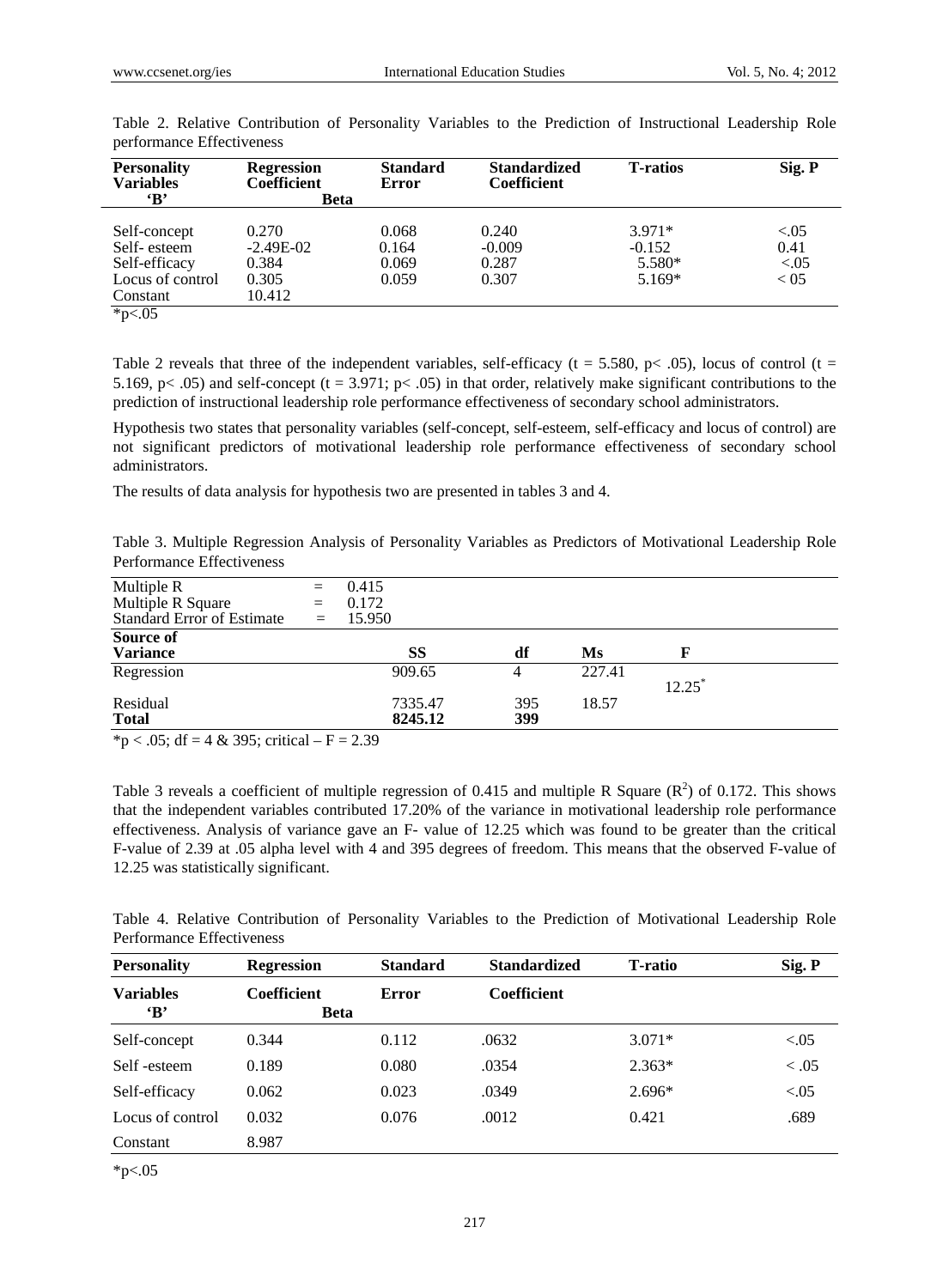Table 4 shows that self-concept (t = 3.071; p < .05), self-efficacy (t = 2.696; p < .05) and self-esteem (t = 2.363; p < .05) in that order, relatively make significant contributions to the prediction of motivational leadership role performance effectiveness of secondary school administrators.

## **8. Discussion of Findings**

The first result of the study shows that the four personality variables when joined together significantly predict instructional leadership role performance effectiveness of school administrators. This depicts that the effectiveness of the instructional leadership role performance did not happen by chance. This finding reveals that self-efficacy is the most potent contributor to the prediction, while self – esteem is not. This finding could be attributed to the fact that school administrators participating in this study have high self-efficacy beliefs. Such administrators have the ability to facilitate effective teaching and learning in their schools. Thus, discharging their instructional leadership role effectively. This finding is supported by the work of Bandura (1997) who discovers that self-efficacy is related to task effort and performance. Similarly, Schunk (1994) and Pajares (2003) affirm that self-efficacy beliefs influence the choice leaders make and the course of action they take in order to accomplish a task. The higher a person's self-efficacy, the more confidence he has in his ability to succeed in a task (Alarape & Afolabi; 2006). Thus, self-efficacy belief is a strong predictor of the level of accomplishment of a task that a school leader finally attains.

The study also establishes that locus of control is a contributor to the prediction of instructional leadership role performance effectiveness. The explanation to this finding could be that the school administrator attributes their success in instructional role performance to their personal effort and ability and not to luck and fate. Since improvement is possible through practice and personal determination, school administrators with internal locus of control are motivated to master new skills and work towards school goal-achievement. To corroborate this finding, Poon, Ainuddin and Junit (2006) and Philip and Gully (1997) in their various studies discover a significant positive relationship between internal locus of control and job performance. However, Tett, Jackson and Rothstein (1991) report a weak correlation between locus of control and job performance. This study also reveals that self-concept relatively contributes to administrators' effectiveness in instructional leadership role performance. This finding is in agreement with the work of Ozurumba and Ebuara (2002) who discover that self-concept and motivation for achievement significantly correlated. Similarly Judge, Thoresen and Pucik (1996) report that managers with positive self-concept have the ability to cope more effectively with changes induced by organizational transformation than those with negative self-concept

The second finding of this study reveals that personality variables significantly predict motivational leadership role performance effectiveness of school administrators. Thus, the administrators' effectiveness in motivational leadership role performance does not occur by chance. The independent variables, self-concept, self-efficacy and self-esteem, in that order relatively make significant contribution to the prediction of administrators' effectiveness in motivational role performance, while locus of control does not. The result shows that self-concept is the major contributor to the prediction. The explanation to this finding is not far-fetched. School administrators involved in this study have positive self-concept which acts as an ability factor to stimulate them to carry out their motivational leadership role efficiently. The finding is in consonant with the research finding of Judge, Erez and Bono (1998) who report that self-concept is an important personality factor in the prediction of job performance. This personality construct being primarily cognitive, directs, controls, and determines the administrators' behaviors and actions towards effective performance of their motivational leadership role. Thus, self-concept is predictive of leadership effectiveness (Hunter & Schmidt, 1990).

The study also indicates that self- efficacy is a significant predictor of motivational leadership role performance effectiveness. The explanation is that the school administrators have high self-efficacy and this influences their level of job involvement and commitment. Hence, their effectiveness in motivational leadership role performance. This finding agrees with the research finding of Sanna (1992) who discovers that high self-efficacy leaders perform better in the presence of social facilitation, whereas, low self-efficacy leaders perform worse in these conditions. Therefore, school administrators with high self-efficacy will be more effective in discharging their motivational leadership role in team contexts since they work with and through people to achieve school effectiveness. This finding also corroborates the research finding of Hysong and Quinones (1997) who report that a moderate correlation exists between self- efficacy and job performance.

The finding also shows that self-esteem makes a significant contribution to the prediction of effectiveness in motivational leadership role performance. This finding reveals that participants in this study have consistent, stable and positive perception of themselves. This finding agrees with the work of Locke, McClear and Knight (1998) who discover that leaders with high self-esteem are more effective in setting organizational goals and in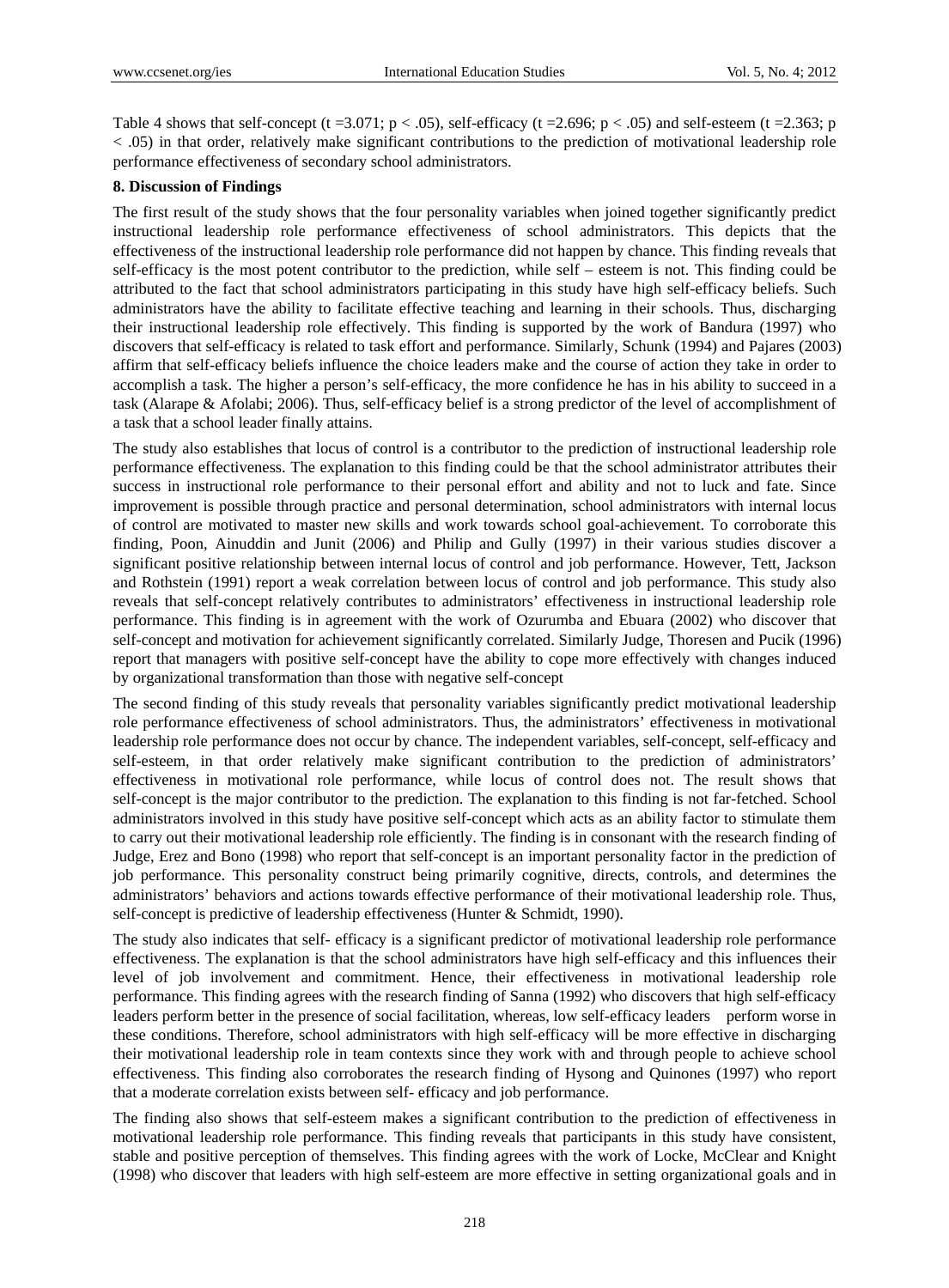motivating their subordinates than leaders with low self-esteem. Thus, leaders with high self-esteem have a clear focus of organizational goals and how to accomplish them.

#### **9. Conclusion**

The conclusion drawn from this study is that personality variables namely, self- concept, self-esteem, selfefficacy and locus of control are significant predictors of leadership role performance effectiveness of secondary school administrators in Cross River State of Nigeria. Self-concept, self-esteem and locus of control relatively make significant contributions to the prediction of effectiveness in instructional leadership role performance of school administrators, while self-esteem does not. Similarly, self-concept, self-esteem and self-efficacy contribute to the prediction of effectiveness in motivational leadership role performance. Therefore, self-evaluation is an important determinant of the effectiveness in leadership role performance of school administrators. The belief system of a school leader plays a focal role in determining his ability to successfully perform his leadership roles.

The way a school leader evaluates himself determines to a great extent his style and manner in which he approaches his work and his capacity for persistent in the face of stressful task. The result of this study gives an insight into increased understanding of motivational characteristics that are associated with self-views of school administrators. Self-perception can enhance or mar effective job performance. Administrators with positive self-evaluation have confidence in their abilities and competences in performing their leadership roles. Such leaders would be effective in handling instructional and non-instructional related problems in their schools by developing and using appropriate problem-solving techniques. Therefore, personality factors- self-concept, self-esteem, self-efficacy and locus of control which are highly interrelated can be used to explain and predict job-related attitudes and behaviors of secondary school administrators. This study therefore provides a base on knowledge that relates personality variables of secondary school administrators to their daily practices. In the light of the findings of this study, it is recommended that:

Personality test should be used as a tool for the appointment of school administrators. With the rapid increase in students' enrolment in our public schools coupled with the complexity of school administration in recent times, it has become necessary that personality test be organized for prospective school administrators before they are appointed to head secondary schools in addition to years of teaching experience which is now used. Thus, information from personality test results can be used to enhance decision-making about the potential of a person for appointment as a school leader and to predict his future performance. The results of personality test can provide clues to a person's value system, self-evaluation, emotional reaction, maturity, characteristic mood and how he can relate with others in the work situation.

Appropriate incentives should be given to school administrators to boost their self-image. Adequate economic and non-economic incentive packages should be put in place for school administrators to enable them cater for their physiological and social needs. These would enhance their morale and self-image

Leadership training programmes should be organized periodically for school administrators to acquaint them with modern trends in school leadership. Such training programmes should include among others conferences, seminars and workshops on school leadership. They should be encouraged to take advantage of the training programmes to update their knowledge and skills in school management. Courses on the impact of personality factors on job performance should be built into the training programmes. This would go a long way to improve a school leader's sense of self-worth and belief system. Leadership training programmes would help to improve the school leader-teacher relationship, eliminate fears in him in attempting new tasks, adjusting to changes in the school system and making him more effective in decision-making and problem- solving

Reputation is an aspect of self-esteem. School administrators occupy public offices. Hence, they should be encouraged to foster a reputation that could be accepted by their subordinates with whom they would work together for the success of the school.

## **References**

- Adeyemo, D. A., & Torubeli, V. A. (2006). Psycho-social factors as correlates of adjustment among secondary school students in transition. *Journal of sociology and Education in Africa, 5*(2), 86-102.
- Alarape, A. O., & Afolabi, K. A. (2001). The impact of multiple role strain, self-efficacy and locus of control on the psychological health of working mothers, *Nigerian Journal of clinical and counseling psychology*, *7*(182), 81-90
- Babayemi, B. A. (2006). Principalship. In J.B. Babalola, A. O. Ayemi, S. O. Adedeji, A. A. Suleiman & M. O. Arikewuyo (Eds). *Educational Management*. (pp. 242-261). Ibadan: Codat.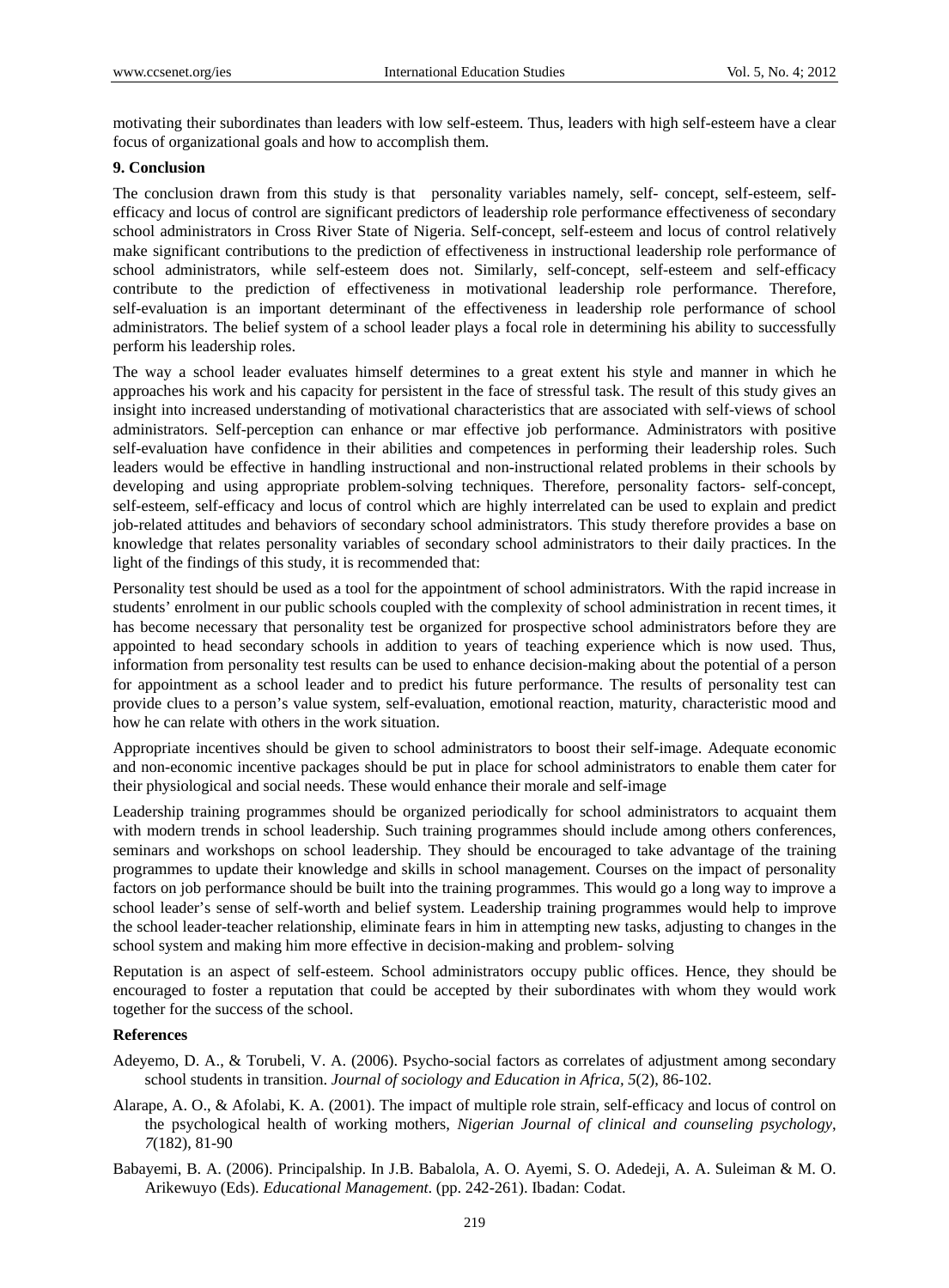Bandura, A. (1997). *Self-efficacy. The Exercise of control* (1st. ed.). New York. W. F. Freeman.

- Baumeister, R. F. (1997). Identity, Self-concept and self-esteem. The self- lost and found. In R. Hogan, J. Johnson & S. Briggs (Eds). *Handbook of Personality Psychology*. (pp. 25-45). San Diego, CA: Academic Press.
- Brown, J. D., & Dutton, K. A. (1995). The thrill of victory; the complexity of defeat; self-esteem and people's emotional reactions of success and failure. *Journal of personality and social psychology, 68,* 712-722.
- Busani, T. (2005). A survey of science teachers' experiences of school principals' leadership roles in science teaching, and community resources. In R. A. Alani (Ed). *Managing the Educational System: A book in Honour of Prof. O. E. M. Fagbamiye*. (pp. 303-314). Ibadan: Triumph.
- Costa, P. T., & McCrae, R. R. (1994). Set like plaster? Evidence for the stability of Adult Personality. In T. F. Heartheron & J. L. Weinbeger (Eds). *Can Personality Change*? (pp. 21-40). Washington D.C.: America Psychological Association.
- Edem, D. A. (2003). *Introduction to Educational Administration in Nigeria (2nd ed.).* Ibadan: Spectrum.
- Edodor, R. I. O. (2006). Leadership in formal organization. In J. A. Aghenta and E. O. Omoregie (Eds.). *Fundamentals of Educational Management*. (pp. 79-104). Agbor, Delta State: KRISBEC.
- Erez, A. (1997). *Core Self-evaluation as source of work-related motivation and performance*. Cornell University Lachaca, New York.
- Gist, M. E., & Mitchell, T. R. (1992). Self-efficacy: A theoretical analysis of its determinants and malleability. *Academy of Management Review, 17*, 183-211. http://dx.doi.org/10.2307/258770
- Gleitman, H., Finlund, A. J., & Reisberg, D. (2004). *Psychology*. New York: W.W. Norton.
- Harter, S. (1990). Causes, Correlates and the functional role of global self-worth: A life-span perspective. In R. J. Stemberg & J. Kolligan Jr. (Eds.) Competence considered. (pp. 67-97). New Haven CT: Yale University Press.
- Hoy, W. W. K., & Forsyth, P. B. (1986). *Effective Supervision: Theory with Practice*. New York: Random House.
- Hunter, J. E., & Schmidt, F. L. (1990). *Methods of meta-analysis.* Newbury Park CA: Sage.
- Hysong, S. J., & Quinones, M. A. (1997, April). *The Relationship between self-efficacy and performance: A meta-analysis*. A paper presented at the  $12<sup>th</sup>$  annual meeting of the society for industrial and organizational psychology, St. Louis, M. O.
- Jimoh, B. O. (2006). Introduction to Educational Administration. In J. A. Aghenta & E. O. Omoregie, (\Eds.). *Fundamentals of Educational Management*. (pp. 1-16). Agbor, Delta State: KRISBEC.
- Judge, T. A. Thoresen, C. J., & Pucik, V. (1996, August). *Managerial Coping with Organizational change: A dispositional perspective*. A paper presented at the annual meeting of the academy of management of Cincinnati, OH
- Judge, T.A., Erez, A., & Bono, J. E. (1998). Power of being positive: The Relation between positive self-concept and job performance. *Human Resource, 11*(213), 167-187. http://dx.doi.org/10.1207/S15327043hup1102.
- Korman, A. K. (1970). Toward an hypothesis of work behavior. *Journal of Applied Psychology*, *54*, 31-41. http://dx.doi.org/10.1037/h0028856
- Locke, E. A. McClear, K., & Knight, A D. (1996). Self-esteem and work. *International Review of industrial/ organizational psychology, 11*, 1-32.
- Moshirnia, A. V. (2008). The influence of locus of control on the teacher perceptions of Academic Wikis. *International Journal of Internet Education*, *3*, 1-6.
- Ogunu, M. (2000). *Introduction to Educational Management.* (1st ed.) Benin City: Mabogun.
- Oyedeji, N. B., & Fasasi, Y. A. (2006). Dynamics of Administrative Leadership. In J. B. Babalola, A. O. Ayeni, S. O. Adedeji, A. A.Suleiman & M. O. Arikewuyo (Eds). *Educational Management Thoughts and Practice*. (pp.175-186). Ibadan: Codat.
- Ozurumba, C. N., & Ebuara, V. O. (2002). Self- concept, motivation and achievement of secondary school students in River State of Nigeria. *International Journal of Educational Planning and Administration*, *1*(2), 65-75.